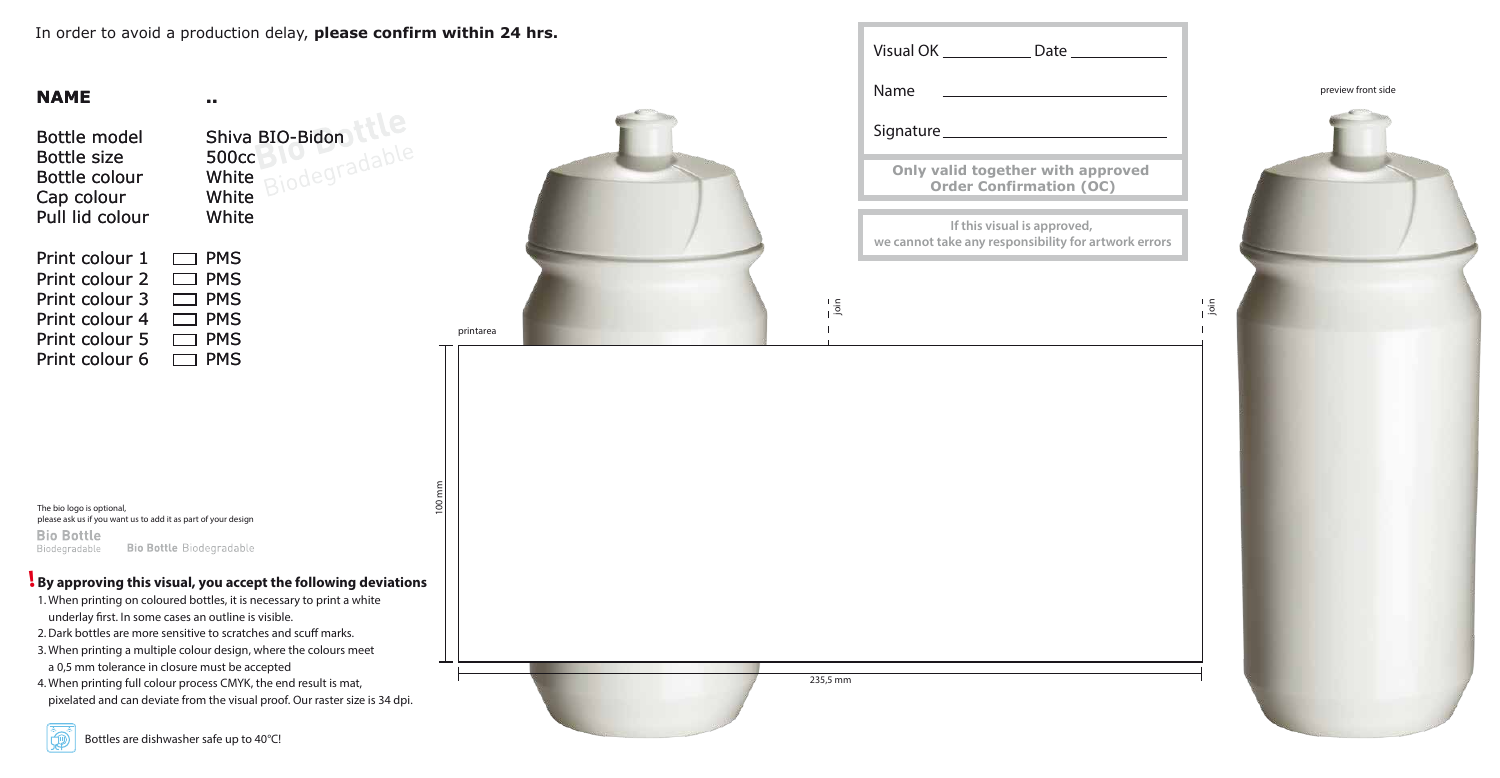In order to avoid a production delay, **please confirm within 24 hrs.**

# **NAME**

Bottle model Bottle size Bottle colour Cap colour Pull lid colour

| Print colour 1 | $\Box$ PMS |
|----------------|------------|
| Print colour 2 | $\Box$ PMS |
| Print colour 3 | $\Box$ PMS |
| Print colour 4 | $\Box$ PMS |
| Print colour 5 | $\Box$ PMS |
| Print colour 6 | $\Box$ PMS |

The bio logo is optional, please ask us if you want us to add it as part of your design **Bio Bottle Bio Bottle Biodegradable** Biodegradable

**..**

Shiva BIO-Bidon 500cc **Transparent Black** Black

printarea



100 mm



### **By approving this visual, you accept the following deviations !**

- 1. When printing on coloured bottles, it is necessary to print a white underlay first. In some cases an outline is visible.
- 2. Dark bottles are more sensitive to scratches and scuff marks.
- 3. When printing a multiple colour design, where the colours meet a 0,5 mm tolerance in closure must be accepted
- 4. When printing full colour process CMYK, the end result is mat, pixelated and can deviate from the visual proof. Our raster size is 34 dpi.



**Only valid togeth Order Con** Visual OK \_\_\_\_\_\_\_\_ Name Signature\_ **If this vis we cannot take any rearty** 

 $\frac{1}{1}$  $\frac{5}{1}$ 

 $1 - 1$ <br> $1 - 2$ <br>235,5 mm 235,5 mm

| Date                                                |  |
|-----------------------------------------------------|--|
|                                                     |  |
| ether with approved<br><b>nfirmation (OC)</b>       |  |
| ual is approved,<br>sponsibility for artwork errors |  |

l is<br>I<br>
I<br>
Sin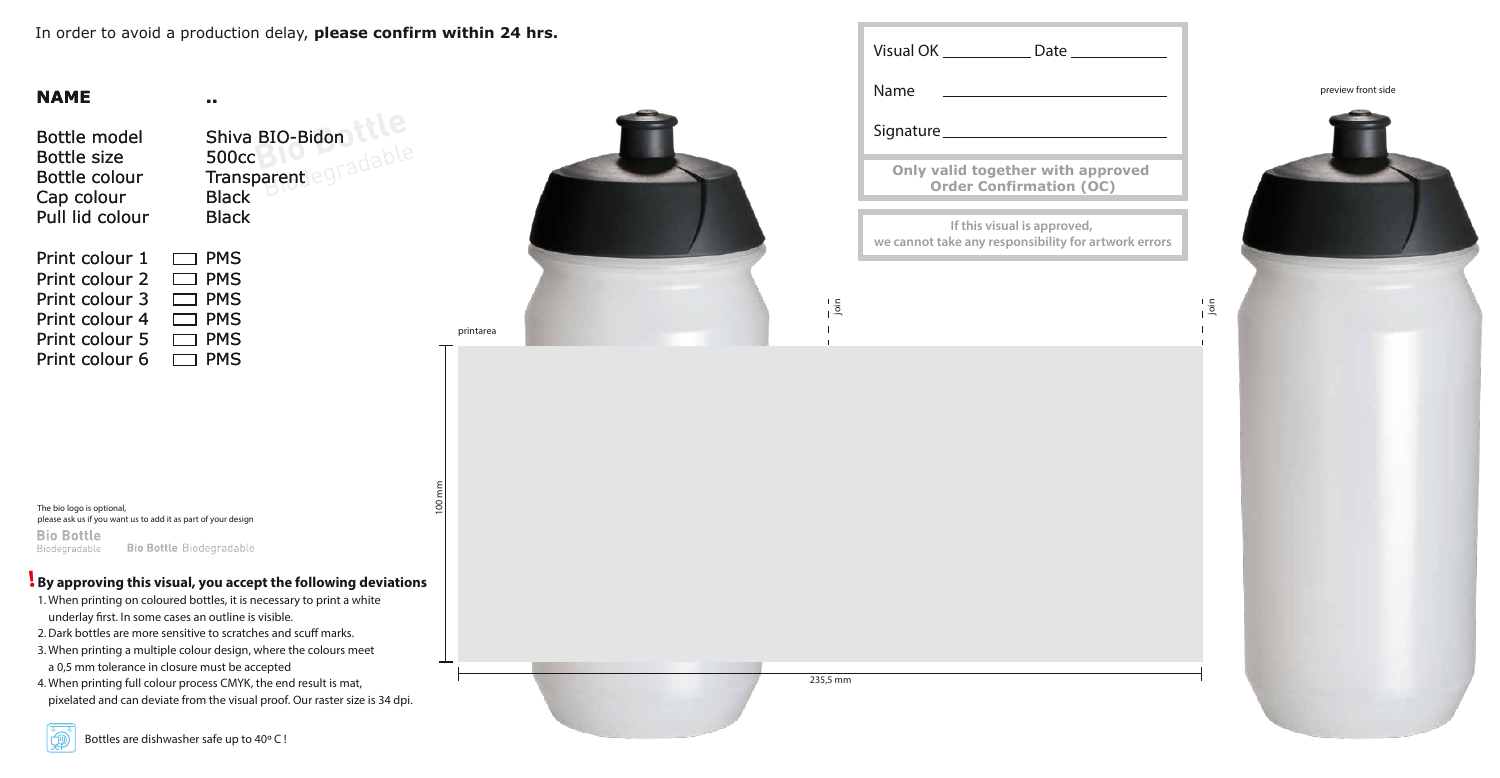In order to avoid a production delay, **please confirm within 24 hrs.**

### **NAME**

Bottle model Bottle size Bottle colour Cap colour Pull lid colour Shiva BIO-Bidon 500cc Black **Black Black** 

| Print colour 1 | $\Box$ PMS |
|----------------|------------|
| Print colour 2 | $\Box$ PMS |
| Print colour 3 | $\Box$ PMS |
| Print colour 4 | $\Box$ PMS |
| Print colour 5 | $\Box$ PMS |
| Print colour 6 | $\Box$ PMS |
|                |            |

The bio logo is optional, please ask us if you want us to add it as part of your design **Bio Bottle Bio Bottle Biodegradable** Biodegradable

**...**





i si

| Visual OK _______________ Date __________                                           |
|-------------------------------------------------------------------------------------|
| Name                                                                                |
| Signature ______                                                                    |
| Only valid together with approved<br><b>Order Confirmation (OC)</b>                 |
| If this visual is approved,<br>we cannot take any responsibility for artwork errors |
|                                                                                     |
|                                                                                     |

 $\infty$ 

 $-1 - 235,5$  mm 235,5 mm

 $\frac{1}{1}$ .  $\frac{5}{1}$ 

# **By approving this visual, you accept the following deviations !**

- 1. When printing on coloured bottles, it is necessary to print a white underlay first. In some cases an outline is visible.
- 2. Dark bottles are more sensitive to scratches and scuff marks.
- 3. When printing a multiple colour design, where the colours meet a 0,5 mm tolerance in closure must be accepted
- 4. When printing full colour process CMYK, the end result is mat, pixelated and can deviate from the visual proof. Our raster size is 34 dpi.

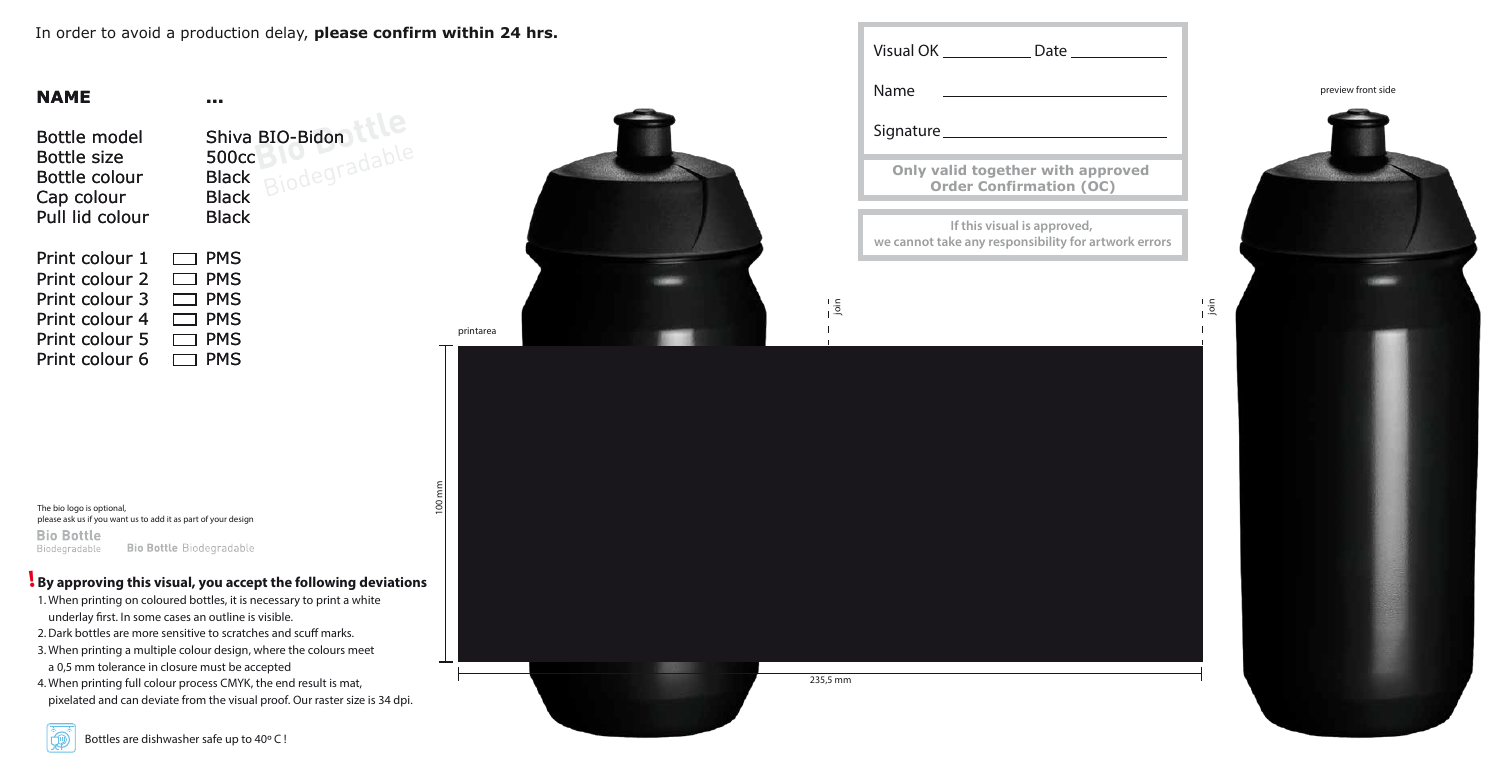### **By approving this visual, you accept the following deviations !**

- 1. When printing on coloured bottles, it is necessary to print a white underlay first. In some cases an outline is visible.
- 2. Dark bottles are more sensitive to scratches and scuff marks.
- 3. When printing a multiple colour design, where the colours meet a 0,5 mm tolerance in closure must be accepted
- 4. When printing full colour process CMYK, the end result is mat, pixelated and can deviate from the visual proof. Our raster size is 34 dpi.

Shiva BIO-Bidon<br>500cc<br>Niagara 500cc **Niagara** Niagara Niagara

In order to avoid a production delay, **please confirm within 24 hrs.**

# **NAME**

Bottle model Bottle size Bottle colour Cap colour Pull lid colour

| $\Box$ PMS |
|------------|
| $\Box$ PMS |
| $\Box$ PMS |
| $\Box$ PMS |
| $\Box$ PMS |
| $\Box$ PMS |
|            |

The bio logo is optional, please ask us if you want us to add it as part of your design **Bio Bottle Bio Bottle Biodegradable** Biodegradable

**..**



Visual OK \_\_\_\_\_\_\_ Name Signature\_ **Only valid tog Order Co If this vi we cannot take any rearty**  $\frac{1}{1}$  $\frac{5}{1}$  $-1 - 1 - 1$ <br>235,5 mm

 $\infty$ 

235,5 mm





| Date $\_$                                             |           |
|-------------------------------------------------------|-----------|
|                                                       |           |
| ether with approved<br>Infirmation (OC)               |           |
| sual is approved,<br>esponsibility for artwork errors |           |
|                                                       | ai<br>Lis |
|                                                       |           |
|                                                       |           |
|                                                       |           |
|                                                       |           |
|                                                       |           |
|                                                       |           |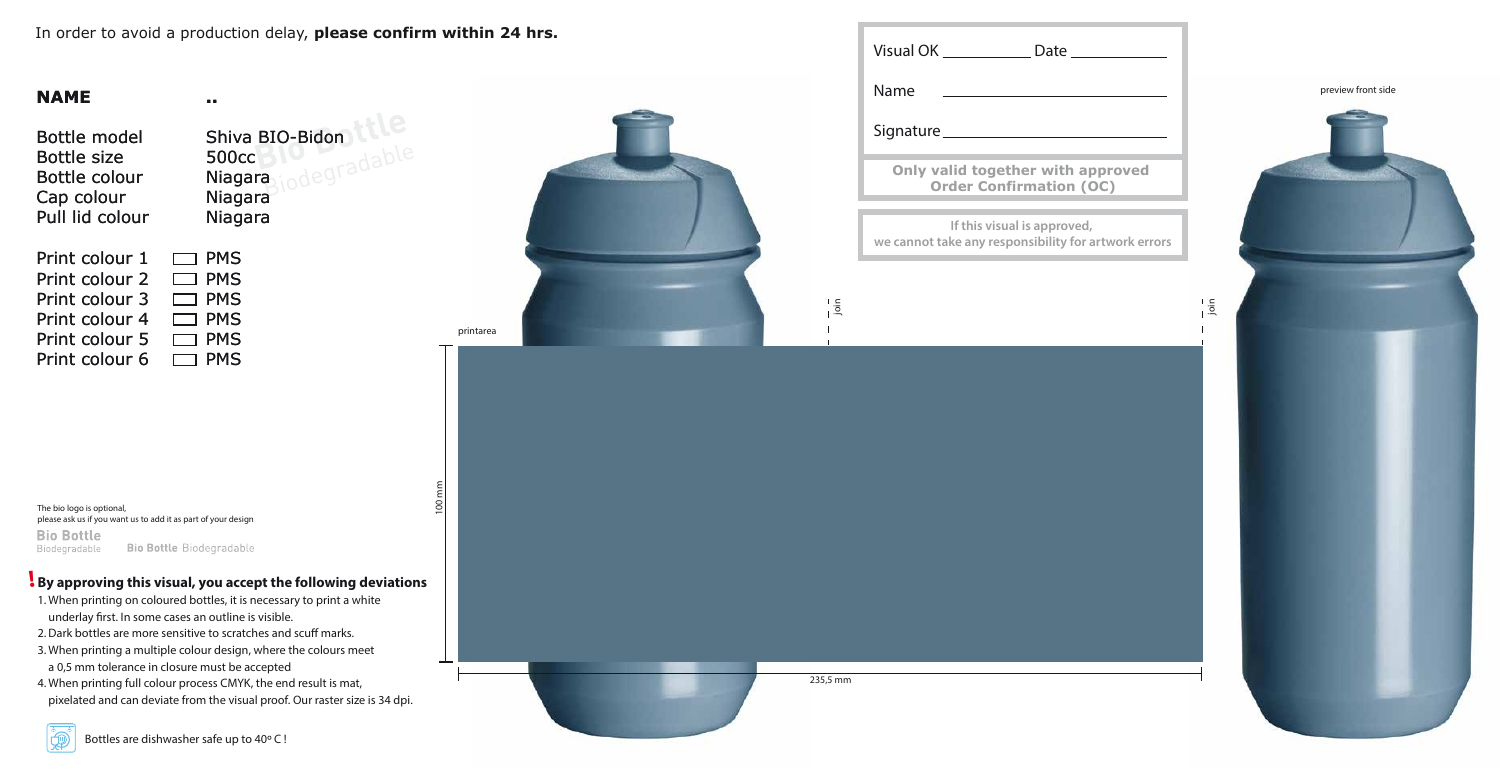### **By approving this visual, you accept the following deviations !**

- 1. When printing on coloured bottles, it is necessary to print a white underlay first. In some cases an outline is visible.
- 2. Dark bottles are more sensitive to scratches and scuff marks.
- 3. When printing a multiple colour design, where the colours meet a 0,5 mm tolerance in closure must be accepted
- 4. When printing full colour process CMYK, the end result is mat, pixelated and can deviate from the visual proof. Our raster size is 34 dpi.

Shiva BIO-Bidon 500cc Olive Olive **Olive**  $\Box$  PMS

In order to avoid a production delay, **please confirm within 24 hrs.**

# **NAME**

Bottle model Bottle size Bottle colour Cap colour Pull lid colour

Print colour 1

| Print colour 2 | $\Box$ PMS |
|----------------|------------|
| Print colour 3 | $\Box$ PMS |
| Print colour 4 | $\Box$ PMS |
| Print colour 5 | $\Box$ PMS |
| Print colour 6 | $\Box$ PMS |

The bio logo is optional, please ask us if you want us to add it as part of your design **Bio Bottle** Bio Bottle Biodegradable Biodegradable

**..**



Visual OK \_\_\_\_\_\_\_ Name Signature\_ **Only valid tog Order Co If this vi we cannot take any rearty**  $\frac{1}{1}$  $\frac{5}{1}$  $-1 - 1 - 1$ <br>235,5 mm

 $\infty$ 

235,5 mm





| Date $\_\_$                                           |          |
|-------------------------------------------------------|----------|
|                                                       |          |
| ether with approved<br><b>Infirmation (OC)</b>        |          |
| sual is approved,<br>esponsibility for artwork errors |          |
|                                                       | a<br>Lig |
|                                                       |          |
|                                                       |          |
|                                                       |          |
|                                                       |          |
|                                                       |          |
|                                                       |          |